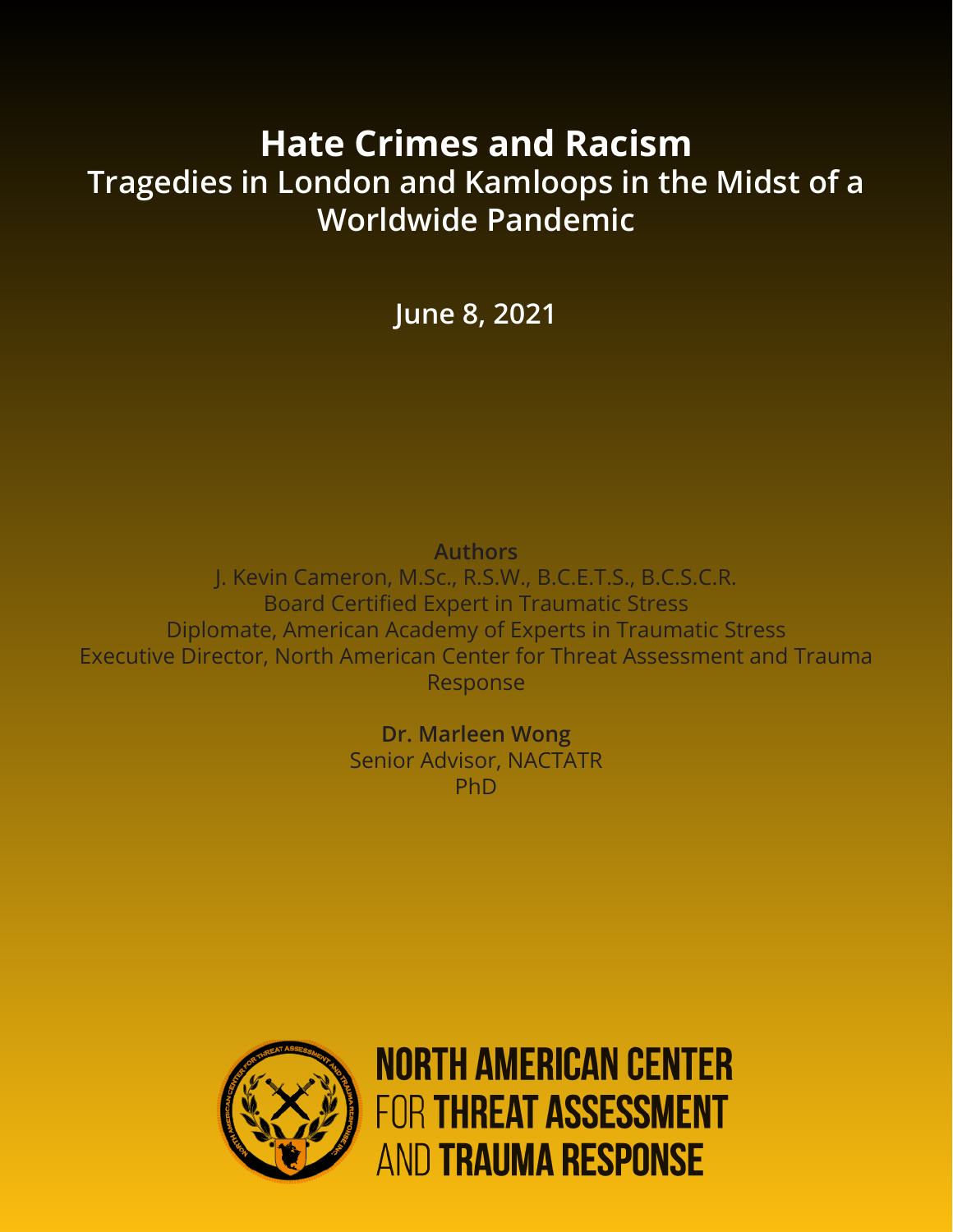# **Hate Crimes and Racism Tragedies in London and Kamloops in the Midst of a Worldwide Pandemic**

#### **June 8, 2021**

#### **Overview**

During the pandemic we focused attention on the effects of quarantine and how the "[Impaired](https://nactatr.com/news/AYearLater.html)  [Closeness-Distance Cycle](https://nactatr.com/news/AYearLater.html)" would contribute to abuse dynamics within some homes because of unrelenting closeness without the reprieve of occasional distance to lower family anxiety. The opposite side of that coin was that quarantine had a temporarily and artificially positive effect on larger Canadian society: it also created distance between those who hate and their potential targets. We would say that some societal conflicts were frozen in place but with things opening up and the weather becoming warmer, distance has been replaced with proximity and possibilities to renew prior conflicts thus intensifying justification for violent acting out.

Remember in the field of [Violence Threat Risk Assessment \(VTRA\)](https://nactatr.com/vtra.html) we state, "you can only engage in a serious act of violence towards a target, or type of target, you feel justified in attacking." That means that random acts of violence are not so random. Even if a perpetrator does not know the target(s) personally the target is still symbolic of a "type of people." Thus, the Muslim community; the Indigenous Community; the Black community and all other racialized and marginalized communities understand how, with hate crimes, 'it could have been me.' With generations of racist and hate-related violence it is too dismissive to say to those who are currently fearful, 'it was an isolated incident.' Instead we need to say "What do you need to feel safe right now?" and "What do **we** need to do for you to be safe and feel safe in the future?"

"What do you need to feel safe right now?"

"What do **we** need to do for you to be safe and feel safe in the future?"

We have already seen a marked increase in the frequency and intensity in VTRA cases at all community levels. The complexity, in part, comes from the unabated access to the Internet and Social Media that young and old alike have had. The depth and breadth of threats and acting out behaviors from younger children has been alarming. As well, adults and some youth who were on the fringes of extremism before the pandemic have had time to saturate themselves in the justifications for violence offered up by online searches and online communities of likeminded individuals. If there is a family dynamic here, it is not always that violent extremists were raised that way: more often the family dynamic is that the perpetrator was an empty vessel who became a counter-model to a family they did not feel connected to. Nevertheless, we need to be concurrently engaged in VTRA and Trauma Response in the aftermath of the London tragedy and all the other traumas now being exposed in Canada. Remember all of these losses are overlaid on a society already tired from a year and a half pandemic that has intensified symptom development. Healthy post-pandemic mental wellness will not occur by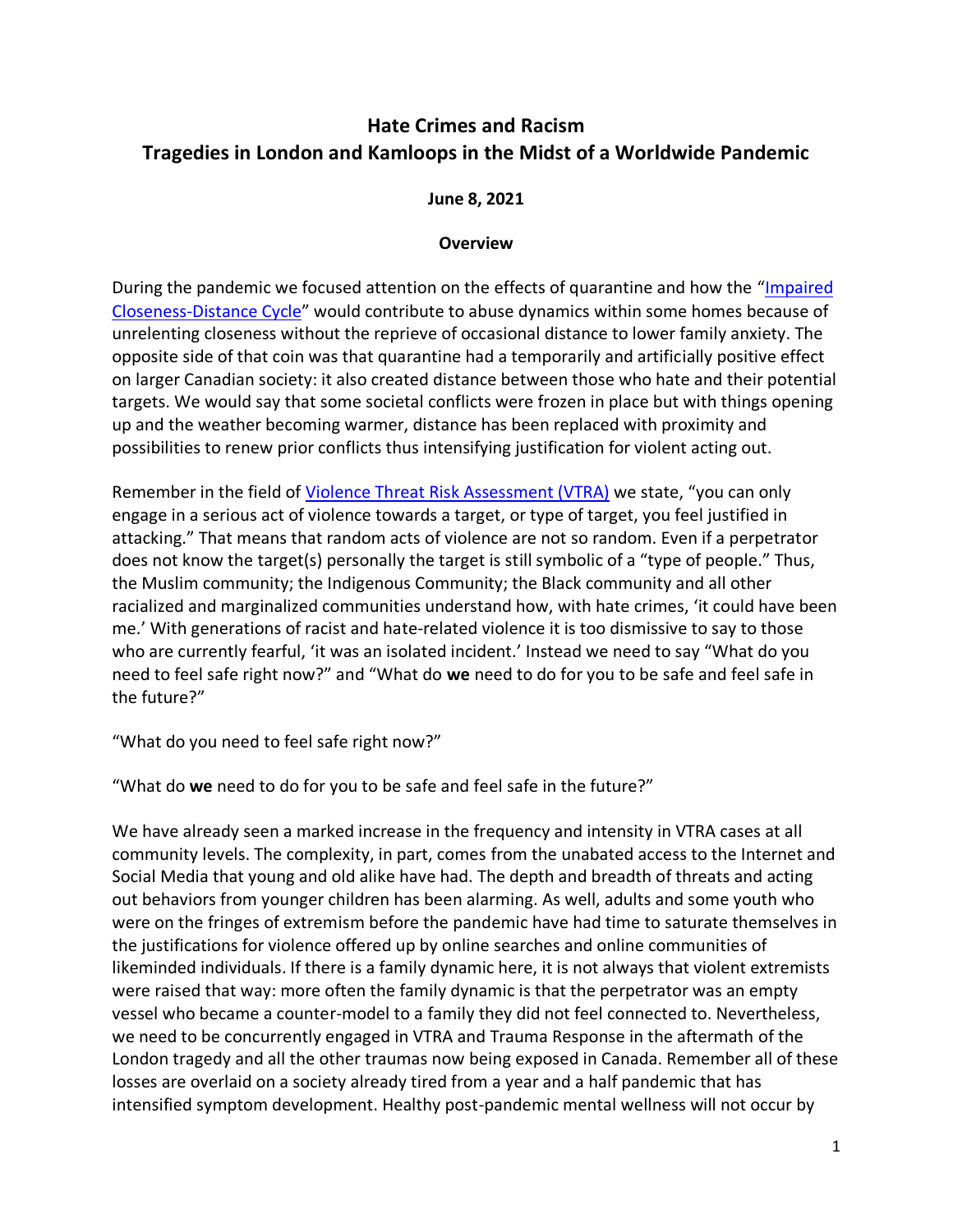nature, it will need to be earned. Government leaders, organizational leaders and family leaders need to be aware that **delayed response** to many [silent traumas experienced](https://nactatr.com/news/InterimGuidelines.html)  [throughout the pandemic](https://nactatr.com/news/InterimGuidelines.html) will begin to emerge more and more in our professional work.

## **How to Plan and Talk to Children and Youth**

Since the higher the anxiety the greater the symptom development then it follows: "**the lower the anxiety the lesser the symptom development.**" This means that, with both VTRA applications and when looking at this Extended Critical Period through a [Traumatic Event](https://nactatr.com/tes.html)  [Systems Model \(TES\)](https://nactatr.com/tes.html) lens, it will allow us to take steps to lower anxiety at a community level.

## **What to do**

**1. Identify those in need and seek them out:** As leaders, identify any members in your communities who may be part of a group recently targeted by a single incident hate crime. In this circumstance, local leaders of systems and subsystems should be reaching out to the Muslim Community leadership to offer support in areas they can actually assist. This may be emotional support ("we stand with you"), it may be physical support to protect buildings including homes and places of worship, it may be to assess threats they have received or feel may exist. It may even be to resolve an old conflict we had locally and just left unresolved but is currently preventing those in need of support from either asking or accepting it when offered.

**2. Do not avoid offering support because of being rebuffed by one leader.** We are all engaged in the human experience and one leader may be traumatically closed and say "we are fine" when many others want help, so **be strategic**. Find other leaders or coleaders who may be able to bridge the gap and invite us in.

**3. Reach out to other groups who have been targeted by hate in the past** but are not the focus of the current incident. Many people will have **"[rekindled trauma](https://nactatr.com/news/RekindledTrauma.html)" as the current tragedy reminds them of their own past experiences**. In this media saturated generation we live in, groups that have been targeted by hate and violence are used to people showing up to help them when the cameras are recording, and the world is watching. But once the media has moved to a new story they are aware of how quickly abandonment can occur. This dynamic alone can generate hurt and anger in some and contribute to the Trauma-Violence Continuum.

**4. Genuine support:** Violence prevention and traumatic aftermath support are successful when all involved are engaged in **ongoing and genuine** relationship building.

**5. Stay the course of support:** Vigils held jointly by religious denominations around the world saying "an attack against you is an attack against us all" are wonderful to see if they are genuine. Even in these contexts, some leaders show up for the cameras and disappear just as quickly when the world is no longer engaged. Our young adults and children watch us and many notice the incongruencies of the adult world around them. Therefore, a theme for every group of religious leaders that have come together, as well as, government leaders, multi-stakeholder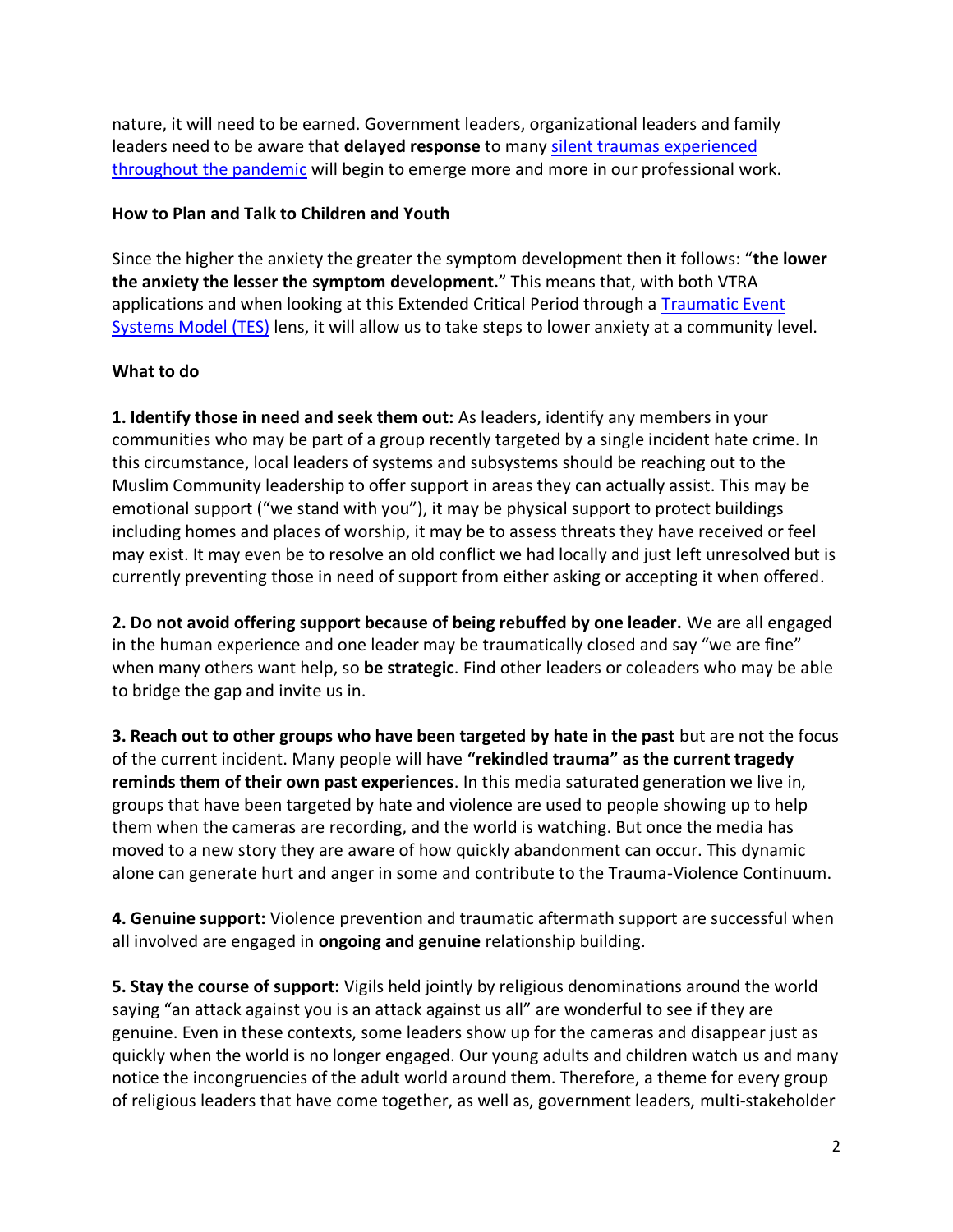leaders and our youth leaders should be: **"what are we going to do when the cameras are gone."**

**6. Parents and caregivers need to increase their interest** in the children and youth in their care. Parents and grandparents of adult children need to increase their interest in their children and grandchildren respectively. The more we interact with children in this current climate the more we are seeing, that with many, their anxiety is very high because of both micro and macro dynamics are affecting their lives. However, because the adults are not talking to them about the current state of affairs, many are not talking with the adults. There is still this old-fashioned belief that "if my child needs to talk they know I'm here," when in reality if we don't **take the lead** they just learn we are not there. In otherwise well-meaning homes we have empty vessels who are not connected to healthy mature adult supports, and when it becomes apparent to them that they are alone, **they take up full time residence in social media!**

**7. Promote meaningful conversations:** Parents/Caregivers and professionals involved with school-aged children should be meeting to have "meaningful conversations" amongst ourselves about our local circumstances and then get organized to engage with our children and youth for meaningful conversations with the goal of more visible connection in each other's lives.

**8. Strategically increase our connection with individual(s) of concern:** In VTRA we state "the more a troubled individual can identify with the aggressor the more it will increase their symptom development" and therefore their violence risk. But the reverse is also true that the more an individual can identify with the victims of violence and learn compassion it will lower their risk **if they receive compassion also**. This is why the Empty Vessel Dynamic is such an important focus for both VTRA and trauma intervention.

The greatest weight on some leaders in some communities is not knowing how to work to decrease the frequency and intensity of violence or how to respond if it was to occur in a highprofile way. That does not need to be anyone's lot. We understand that we can, with effort, better identify threats and intervene before serious violence occurs. We also know that formal multi-disciplinary and multi-stakeholder teams with formal protocols in violence threat risk assessment (VTRA) and systems-oriented trauma response (TES) can slow down and eliminate, over time, the trauma-violence continuum.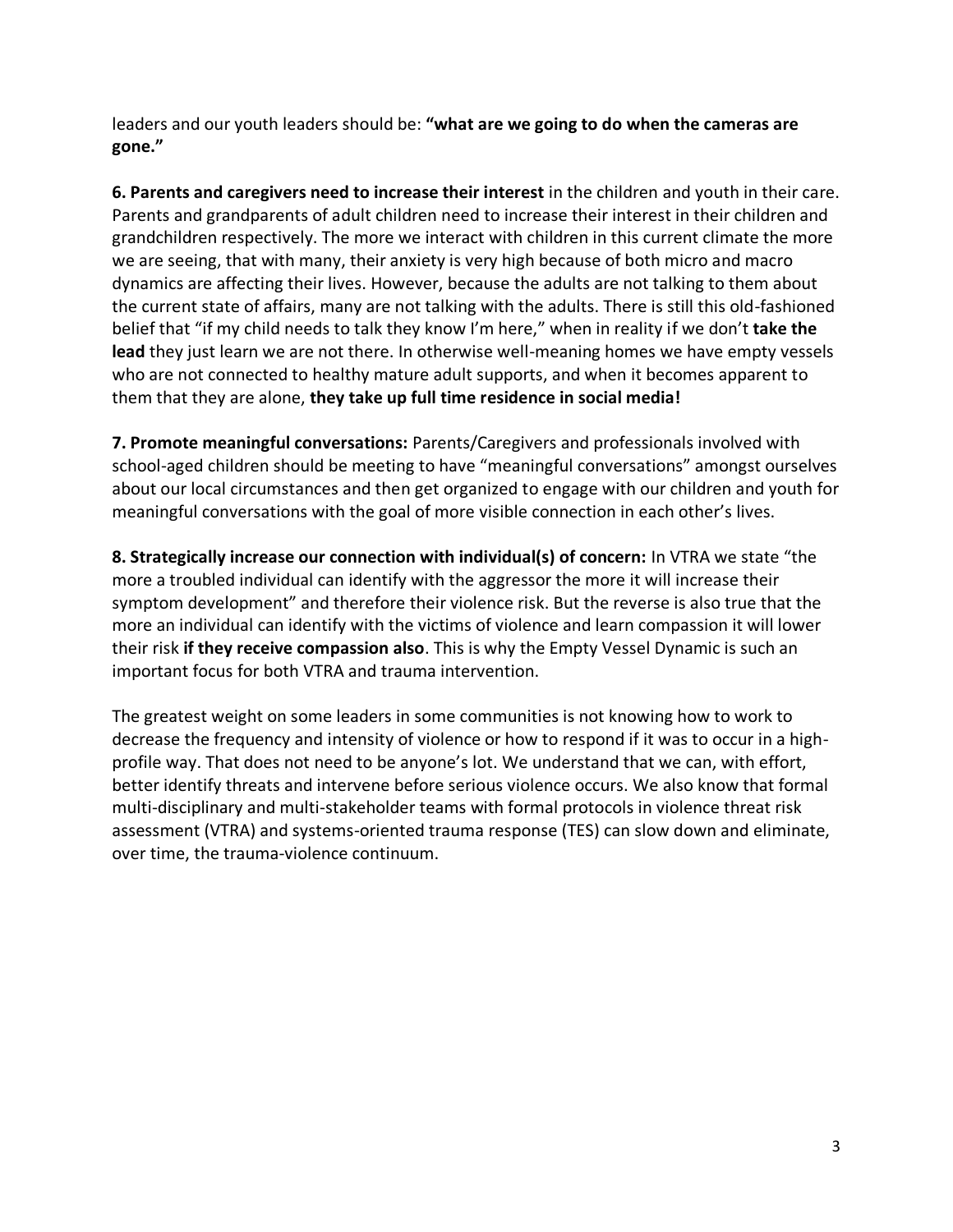# **How to Talk to Your Children About Hate Crimes**

## **Dr. Marleen Wong, Senior Advisor, NACTATR**

When we think about talking to our children about tragic and disturbing events, we must recognize how important it is for the adults to be clear about their own thoughts and feelings before communicating with children.

Take a moment. Take a deep breath. Take stock of your own emotions before talking about the London tragedy with your child. The purpose of your conversation is to understand and to address your child's concerns. Your child needs you to be calm and to reassure them that their safety is of greatest important to you.

#### Listen to your child's fears, questions, and worries and try to understand what they **are thinking or feeling without criticism or judgment.**

o If they ask, "How did the family die or why did this happen?", they may be wondering "Might this happen to us?" A short, honest, and reassuring answer for a young child would be something like, "What happened to this family is wrong in every way." Most people are good but, in this situation, a man filled with hate attacked people he did not know but judged them by the color of their skin or the way they looked. We have laws against hurting or killing people. He has been caught and will be punished and will not be able to do it again.

If appropriate, you might also share parts of what the Prime Minister had to say to all of Canada using ideas and words that are age appropriate: "To the loved ones of those who were terrorized by yesterday's act of hatred, we are here for you. We are also here for the child who remains in hospital -- our hearts go out to you, and you will be in our thoughts as you recover". He also said, "To the Muslim community in London and to Muslims across the country, know that we stand with you. Islamophobia has no place in any of our communities. This hate is insidious and despicable -- and it must stop,"

Keep communication open. Let them know they can reach out to you if they feel afraid or have a question.

· **As you speak to them, remember you are teaching your children how to face a crisis. Be honest and provide reliable information. If you don't know, it's ok to acknowledge that. You can say, 'That's a really good question, let's think about how we can find the answers.** Don't overwhelm your child with more than they need to know at the time, your child will be reassured by your honesty. **Children can feel secure in a dangerous world if they feel they have a caring adult they can depend upon and trust**.

· Model kind and sensitive behavior. **Start slowly.** In the beginning, keep it brief. Your child will let you know what they are worried about which will change over time as more is known. **Think together about ways you and your child can reach out and make a difference.** You might decide to do a good deed. There may be children of all cultures and races in your community who can benefit from kindness and inclusion.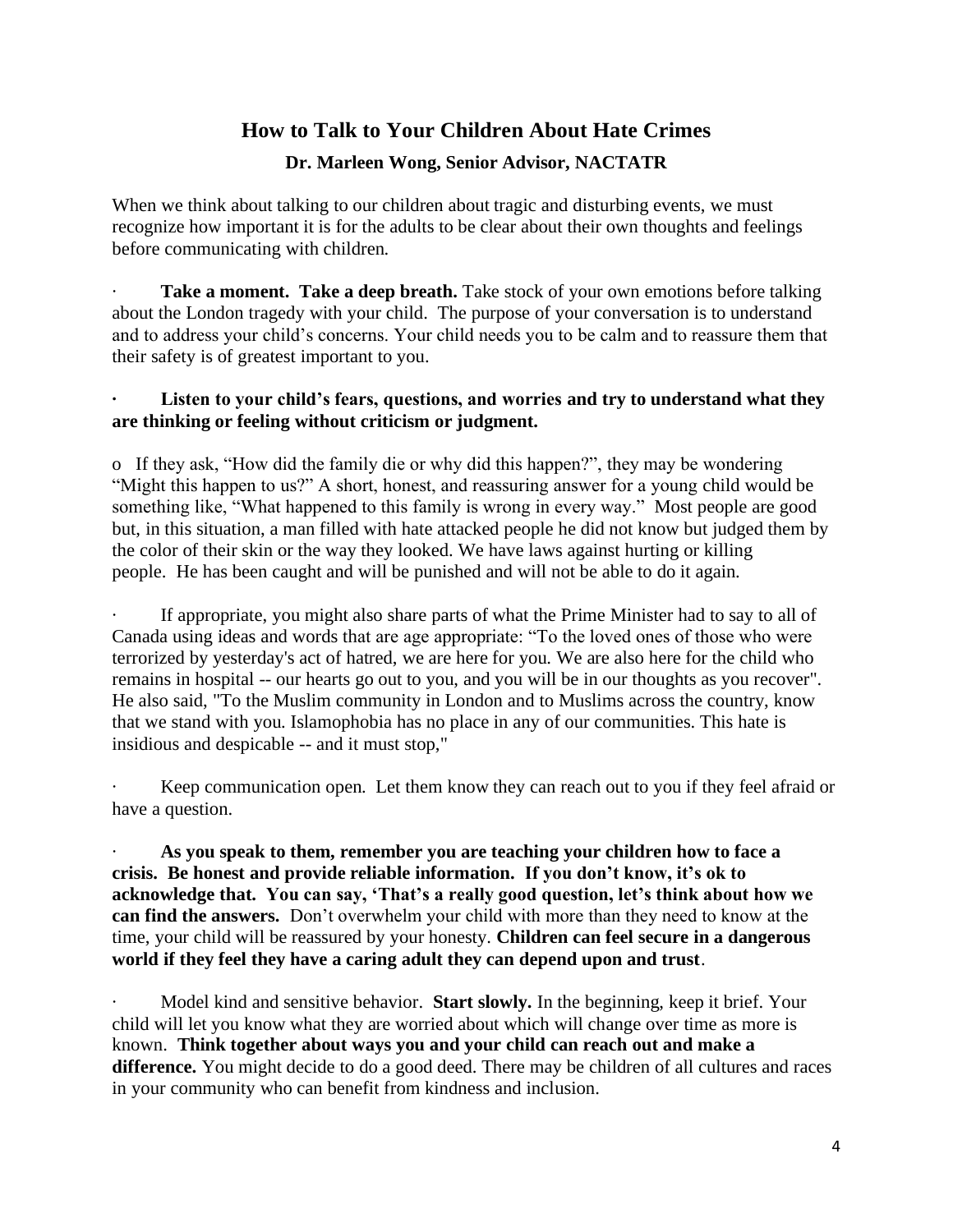In your actions, show that you believe in your child's courage, strength and **resilience.** Yes, it is a dangerous world, and there are reasons for fear. But they are not alone and together you can use the lessons of the past to help your child feel empowered by helping to create a world that is safer, kinder, and more loving.

**Share your belief that love is stronger than hate**. Help your child move toward constructive actions that fight every kind of bigotry and prejudice. Share stories of the courage of people you know in your family, at your place of worship, or in your community. There are heroes in everyday life who have stood up to racism and discrimination. Point out ways in which you have observed your child speaking out, reaching out or helping others at home, at school, in clubs, places of worship or in other activities.

Note: On 22 March 2017, a terrorist attack took place outside the Palace of Westminster, seat of the British Parliament. Here are a few words of advice that they gave to parents in London England which still has relevance today:

Most people would agree that there should be some limits to children's exposure to bad news, in terms of language used and details given. But sometimes it happens and there is no way for our children to avoid hearing about it or talking about it at school or in the community with peers and other adults. This is the case with an event as serious as a terrorist attack. We have to think about what we do to help and support them.

When children say "I'm scared". Pretending that nothing has happened is often no longer an option, and parents and teachers will often need to provide support to process something that is incomprehensible. Be honest in answering the questions you are asked; explain that anxiety and worry are normal emotions; reassure your children or students let them know that they are safe; frame answers to their questions based on their prior knowledge (don't go into too much detail that maybe they didn't already know).

**"Don't try to keep it secret".** There are no easy answers, but the same principles apply to encouraging them to speak about bullying, child sexual exploitation, inappropriate imagery and most other in-person or online realities. We need to be constantly developing an atmosphere where it is safe to talk about how we can deal with the problems in our lives and in the world in the most positive and constructive way possible.

Resources:

<https://www.nactatr.com/files/2020NACTATR-PFA.pdf> <https://www.nctsn.org/resources/age-related-reactions-traumatic-event> [https://www.psychologytoday.com/ca/blog/going-beyond-intelligence/201811/how-should-you](https://www.psychologytoday.com/ca/blog/going-beyond-intelligence/201811/how-should-you-talk-your-child-about-the-holocaust)[talk-your-child-about-the-holocaust](https://www.psychologytoday.com/ca/blog/going-beyond-intelligence/201811/how-should-you-talk-your-child-about-the-holocaust)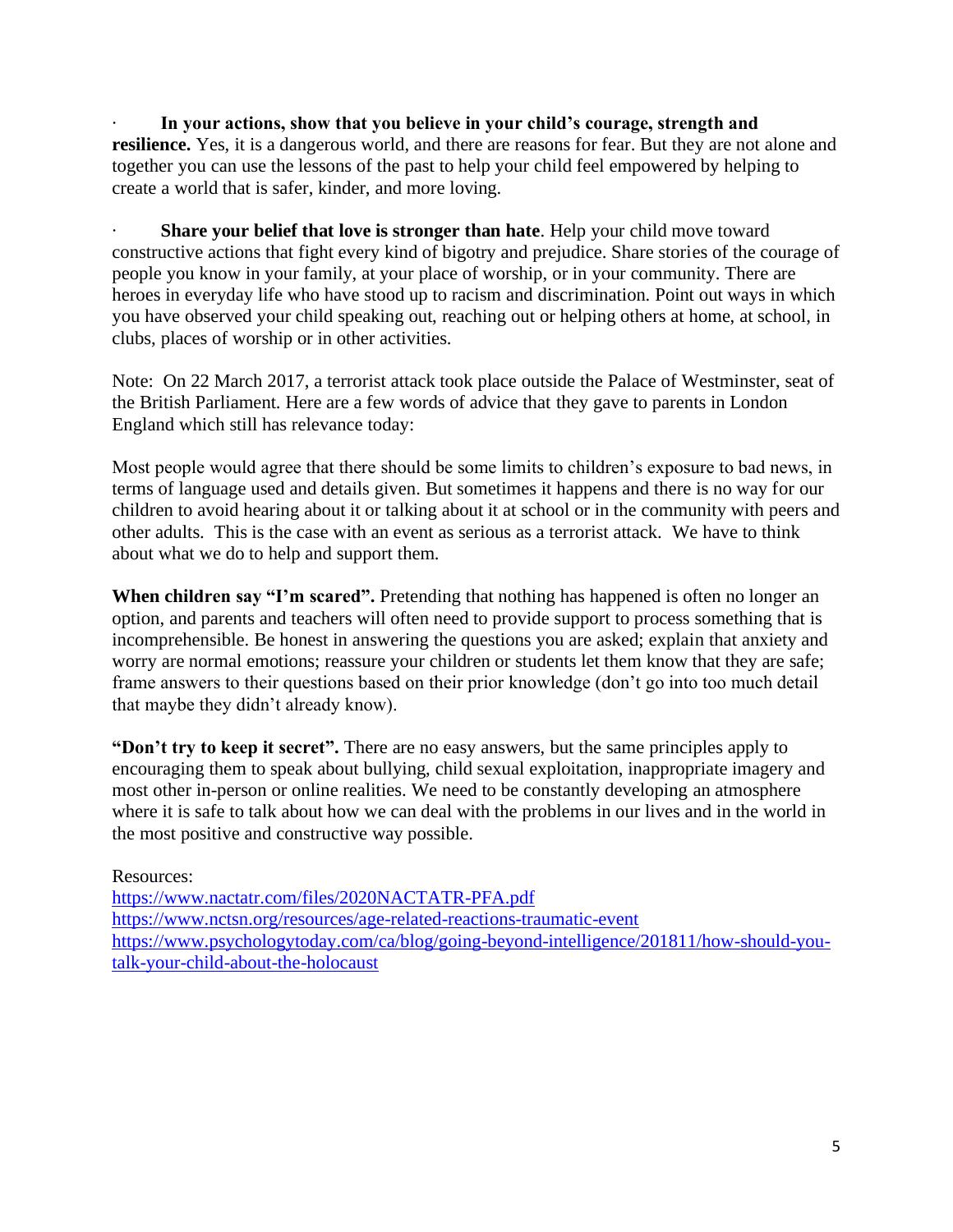# **Resources from the National Child Traumatic Stress Network**

Click on the underlined sections for the complete resource and more details

## **[About Child Trauma](https://www.nctsn.org/what-is-child-trauma/about-child-trauma)**

· Children who suffer from child traumatic stress are those who have been exposed to one or more traumas over the course of their lives and develop reactions that persist and affect their daily lives after the events have ended. Without treatment, repeated childhood exposure to traumatic events can affect the brain and nervous system and increase health-risk behaviors

Traumatic experiences leave a legacy of reminders that may persist for years. These reminders are linked to aspects of the traumatic experience, its circumstances, and its aftermath.

- **Risk and Protective Factors**
- o Severity of the event
- o Proximity to the event
- o Caregiver's reactions
- o Prior history of trauma
- o Family and Community factors culture, race, ethnicity

# **[Talking to children about mass violence](https://www.nctsn.org/sites/default/files/resources/talking_to_children_about_mass_violence.pdf)**

· **Start the conversation** - Talk honestly about the incident with your child. Not talking about it can make the event even more threatening in your child's mind. What does your child already know? - Listen carefully for misinformation, misconceptions, and underlying fears or concerns.

· **Gently correct inaccurate information**. If your child/teen has inaccurate information or misconceptions, take time to provide the correct information in simple, clear, age-appropriate language.

· **Encourage your child to ask questions**, and answer those questions directly. This may be a time to review plans your family has for keeping safe in the event of any crisis situation.

Limit media exposure. Limit your child's exposure to media images of the stabbing, and do not allow your very young children to see or hear any TV/radio stabbing-related messages.

· **Common reactions** - irritable or defiant, trouble separating from caregivers, wanting to stay at home or close by them.

· **Be a positive role model**. express sadness and empathy for the victims and their families.

· **Be patient**

**Extra help** contact local mental health professionals who have expertise in trauma.

# **[Talking with your Children about Islamophobia and Hate-Based Violence](https://www.nctsn.org/sites/default/files/resources/fact-sheet/talking_with_your_children_about_islamophobia_and_hate-based_violence.pdf)**

· Islamophobia is the unfounded fear, hatred of, or prejudice against Islam and Muslims. There are many factors that can heighten Islamophobia in society, including: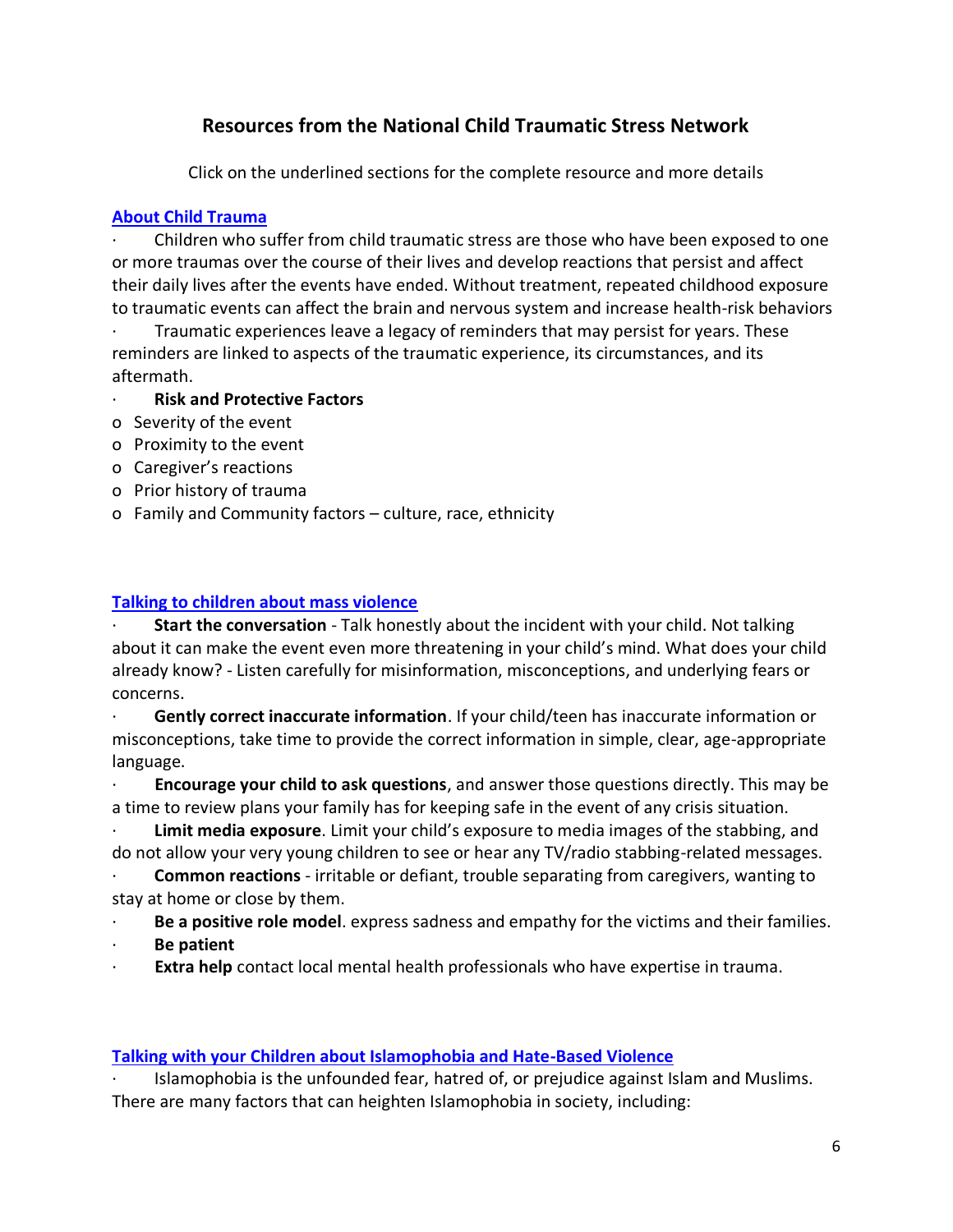o When a person labeled as "Muslim" commits an act of violence, others may blame or attribute aggression and violence to all Muslims;

o When a violent or terrorist act is committed against Muslim communities, other Muslims may experience worry and fear that their community members or prayer places (masjids/mosques) may be targeted next;

o Islamophobia and rhetoric against Muslims may increase during wars and election cycles.

· **Pay attention to your own reactions** - Your children will be watching you carefully and taking their cues from you

· **Seek your own supports** - take time to ensure you feel comfortable talking about the issues first

· **Talk to them about the event** – this will help them know that you are there for them in times of distress

**Listen to your children** – ask what they have learned from the event, provide comfort

**Focus on safety** – let them know that adults are working to keep them safe, when the person responsible has been arrested, and include comforting activities like praying

- · **Monitor access to media**
- · **Watch for behavior changes**
- · **Maintain your routines**
- · **Consider this a teachable moment**

*This article also covers Age-Specific Guidelines about how to speak to Preschoolers, 7-12 yearolds, and teenagers, as well as things to do before a traumatic event*

## **[Talking to Children about Hate Crimes and Anti-Semitism](https://www.nctsn.org/sites/default/files/resources/fact-sheet/talking_to_kids_about_hate_crimes_anti-semitism_final.pdf)**

## **Discuss Anti-Semitism**

- Answer questions directly
- Empower your children and teens
- Promote family values and beliefs
- Be a positive role model
- Keep in mind:
- o School can be a place of safety or bullying
- o Religious services will be addressing this hate crime
- o Enhanced security in synagogues and temples let them know that it is there to protect them

## **Similar articles:**

[Talking to Children about the Shooting](https://www.nctsn.org/sites/default/files/resources/talking_to_children_about_the_shooting.pdf) [Talking to Children about the Bombings](https://www.nctsn.org/sites/default/files/resources/talking_to_children_about_the_bombing.pdf) [Talking to Children about War and Terrorism](https://www.nctsn.org/sites/default/files/resources/talking_to_children_about_war_terrorism.pdf)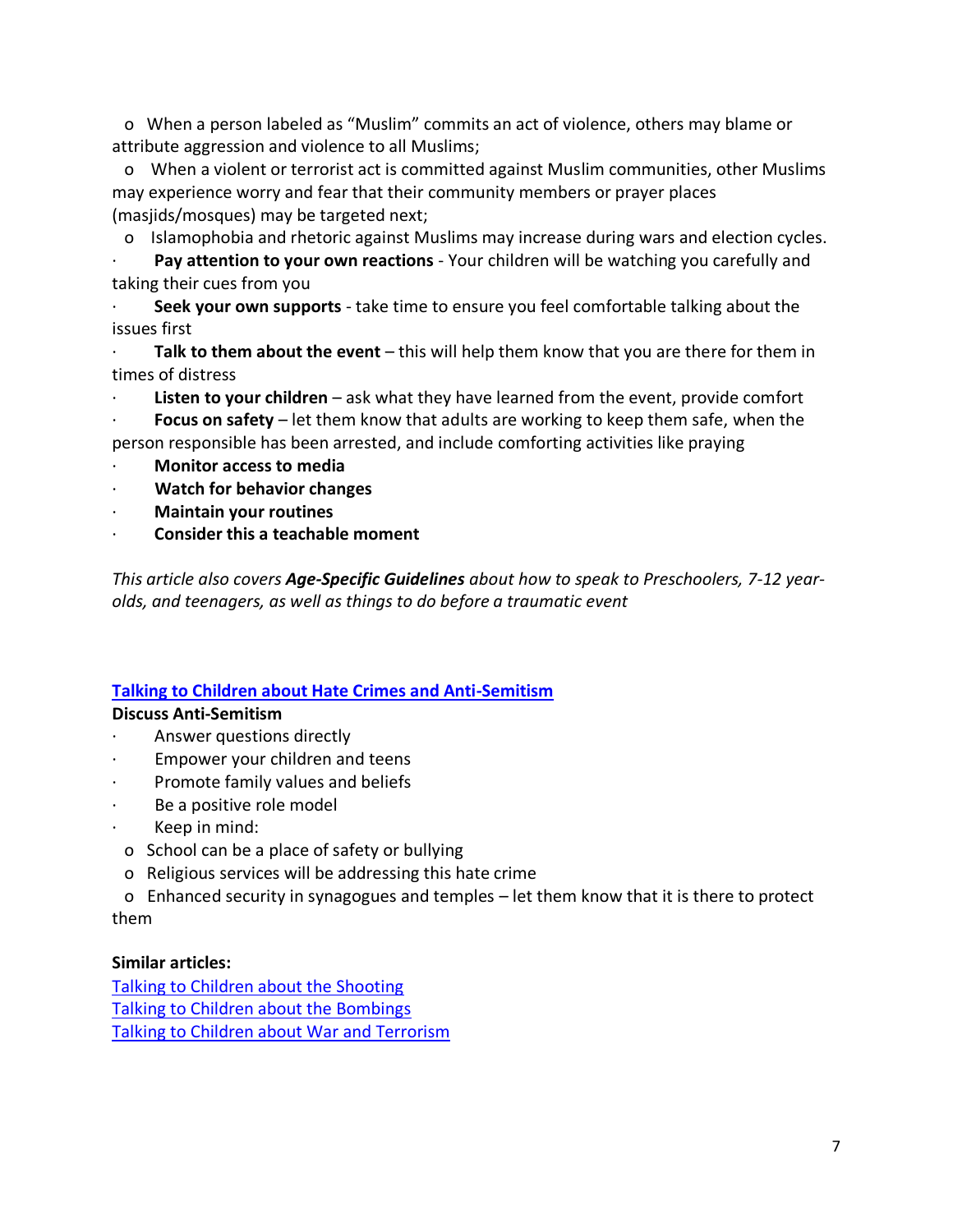#### **Violence Prevention: We Cannot Prevent Everything but We Can Prevent A lot**

As the country opens up there will be renewed pre-pandemic dynamics and conflicts. We have already seen in Canada and the United States the intensification of gang wars and gun violence. We have also seen that the majority of perpetrators and potential perpetrators are "imitators" and not "innovators". This returns us to the role of media and social media in intensifying the justification for violence. In the aftermath of the bodies found in Kamloops, this current tragedy and other more local stories that have not yet drawn national media attention, should result in having regular remote VTRA Committee meetings in every region of the country. This is to get the lay of the land as to how those "Individuals of Concern" (IOC's) caught within the impact zone may be identifying with the current tragedies and deciding how to match "resources to [risk](https://nactatr.com/news/alert-rising.html)". VTRA teams should be asking two fundamental questions: "What are we hearing/seeing?" and "What are some current trends" as perception is reality.

The London, Ontario tragedy has elevated societal anxiety for a variety of reasons including the sadness of the losses and the realization that hate related violence is reaching many corners of the Earth. This leaves many feeling helpless or frozen as though there is a storm upon us that we cannot stop. As noted above, the failure to address how these traumatic events are affecting us is actually contributing to the problem. By avoiding or trying to underreact we are disconnecting from being open to the incredibly important pre-incident signs and indicators that someone is moving on a pathway to violence. We know that many perpetrators give conscious and unconscious cries for help before they finally attack. Even those more committed offenders who are not driven by emotional pain still give pre-incident signs and indicators that we must remain extremely vigilant to identify.

Violent extremism may occur at the hands of groups who firmly believe in the justness or divinity of their cause and hate may not always be the primary motivator (such as some international terrorist group conflicts). But there is clearly hate-related violent extremism where immature and narcissistic individuals elevate themselves by the dehumanization or depersonalization of others.

In many hate-related incidents the perpetrators are depressed, suicidal and homicidal, all at the same time, and intend on their planned attack being their "last act" before either being killed by police or killing themselves. In other hate-related incidents the perpetrators identity is fueled by their narcissism and the broader societal dynamics around them. By comparison, in workplace violence, the perpetrators are so focused on self that the violence is meant to harm those they feel have caused them pain: they are influenced by the micro-dynamics of their own lives. But perpetrators of high-profile hate-related violence are more often influenced by macro-dynamics including the language and perspectives of political leaders, mainstream media and especially social media that is consistent with and reflective of their own distorted or disturbed thinking.

Those not trained in Violence Threat Risk Assessment assume that the offender "just snapped." The troubling reality is that there are many people who were "primed" for serious violence in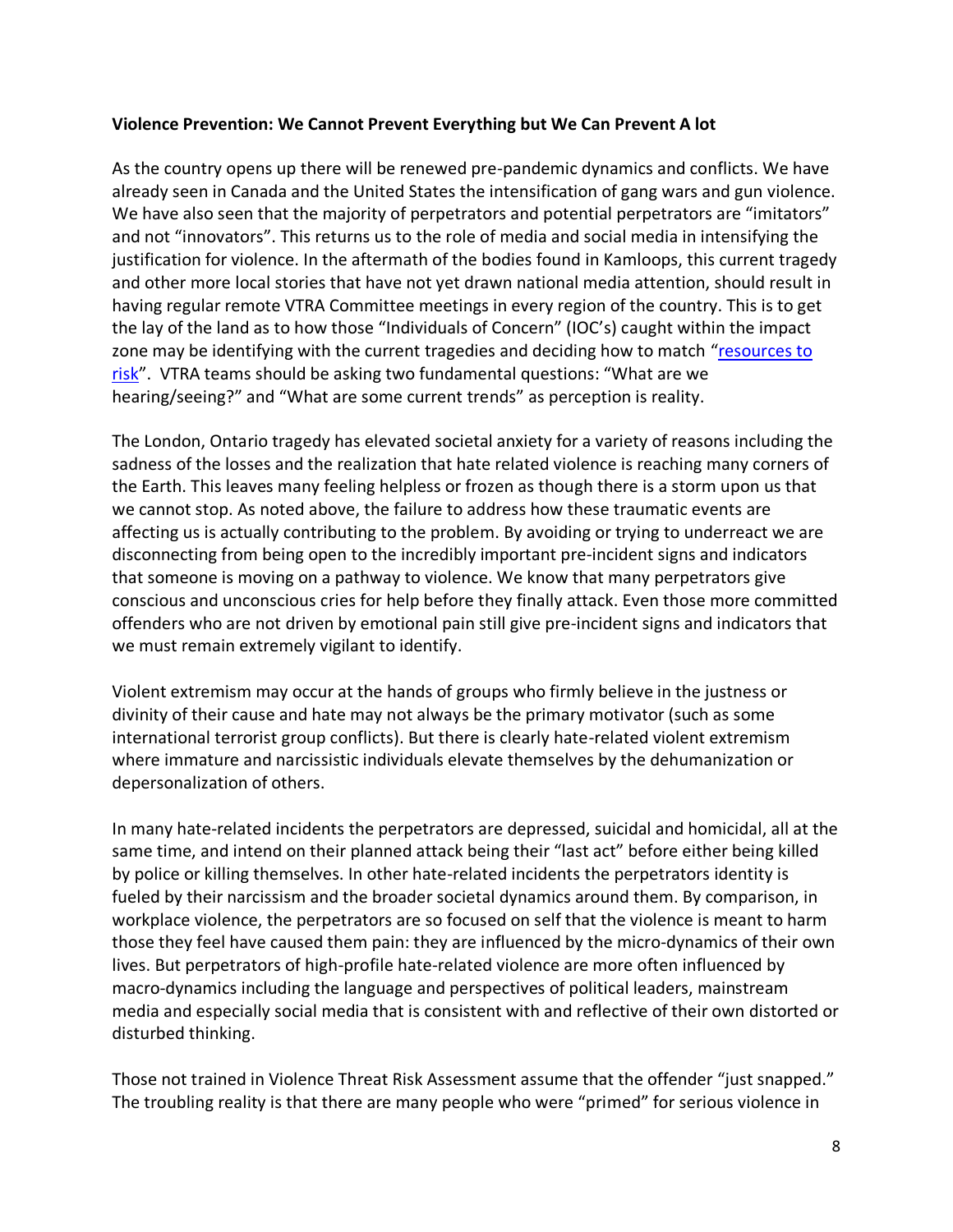the past but didn't act out because they did not have that last bit of justification they needed to push them over the edge. For those already primed to kill, the existence of white supremacy and other forms of intolerance on public platforms is contributing to the risk of violence. While those who perpetrate the high-profile hate-related mass killings are often more in tune with macro dynamics, the triggering point for finally engaging in the offense is often a micro dynamic such as a break up, job loss or even a personal affront. Too many professionals have focused on the micro dynamics as the cause when it is the interaction between all the variables noted that contribute to serious violence. This requires us to be aware of **current high-profile cases** and **anniversary reactions** from past high-profile tragedies and how those interact with micro dynamics of individuals (or groups) we are concerned about.

#### **What to do**

#### **1. "Model Calmness." - The first principle of crisis and trauma response:**

This Alert is meant to remind us to do our part in early identification and violence prevention as well as seek out those locally we feel may be influenced traumatically by these Canadian events and others. We have signed multi-stakeholder VTRA protocols that can be applied to all forms of violence so review them and use them as needed. The knowledge of our teams and protocols should allow us to model calmness. As such, we should be attending to any Individuals of Concern (IOC) through a VTRA lens and any groups or individuals we feel may be traumatized by current events or past traumas through a Trauma lens.

**2. Discuss at the VTRA Committee level in each protocol region** whether to do a special lateyear "Fair Notice" to remind students, staff, parents and others that we have a VTRA protocol that can be applied to all forms of violence: local anxiety will decrease as your communities are reminded that you have a process and all threat-related concerns will be taken seriously. This extended critical period may exist until the end of June at the very least.

**3. Stay hyper-vigilant when receiving any reports regarding a "Individual(s) of Concern":** (i.e. current or former students, staff, parents, coworkers, community members etc.) exhibiting "worrisome behaviors". Because of now weekly high-profile incidents we should also be watchful of anyone who may be struggling at this time and consider ways to strategically engage them or at least monitor as appropriate.

**4. Be aware if there is a shift in the baseline of a "individual of concern":** it is important to collect data in collaboration with local support agencies and conduct other assessments prior to taking any disciplinary or intervention measures. "Stage I (VTRA) overrides suspension." This includes what the Secret Service referred to as the all-important **rehearsal behavior**.

**5. Reinforce your working relationships:** Multi-stakeholder agencies in collaboration with Police is the foundation for Stage 1 Violence Threat Risk Assessment (VTRA) process and VTRA Leads should be formally connecting with each other to review the VTRA protocol/process. As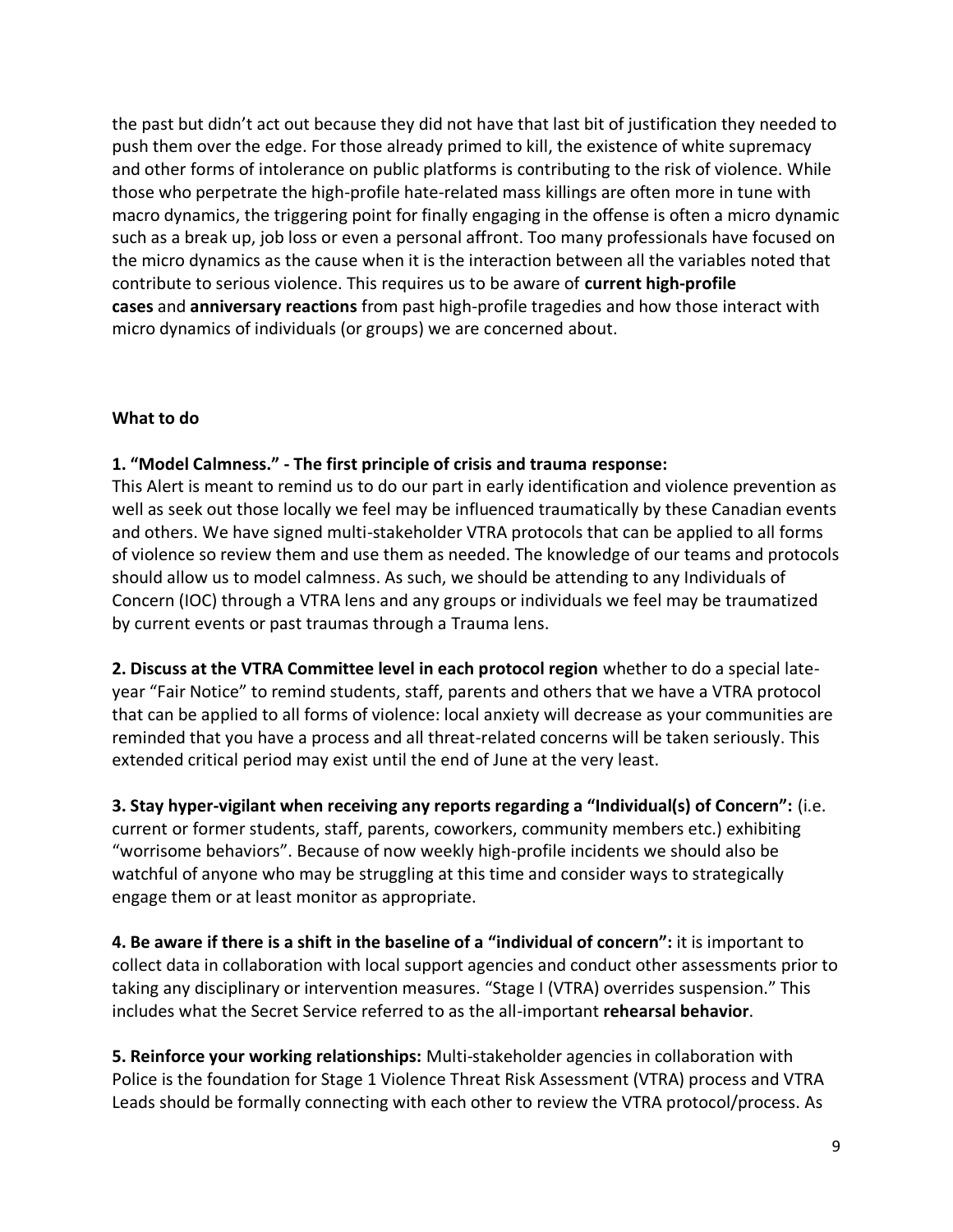noted in the 10th Edition of the "Violence Threat Risk Assessment Protocol: A Community Based Approach" the highest level of assessment and intervention is when these seven stakeholders are the foundational leaders: Hospitals, Police, Universities and Colleges, Schools, Mental Health, Child Protective Services, Probation.

**6. Pay close attention to past and current VTRA cases** where the IOC being assessed has inordinate knowledge of violent incidents worldwide or seems fixated on this incident, as well as other recent incidents.

**7. Be alert to individuals who identify with the aggressor:** Identification with the Aggressor: "The more a troubled individual identifies with the aggressor the more it will increase their level of risk". Therefore, pay close attention to the media coverage about details of prior offenders and alleged perpetrators. The profile they create and/or glean from social media will provide insight to VTRA team members as to who may be contextually high risk, because they are caught within this current impact zone.

Remember that, in several cases, **conspiracy of two or more** began through online searches that resulted in "**virtual pairing**" as well.

**8. Be mindful that a critical period is a 'predictable time frame'** for increased threat-making or threat-related behavior that will extend at least **two weeks beyond** the extensive media coverage and social media reports of a single incident. But as noted earlier, because of overlapping impact zones from weekly tragedies in North America and their heightened and almost continuous repetition on social media sites, we have identified this as an "extended critical period."

**9. Review entirety of digital baseline:** All VTRA cases that come to your attention need to include a comprehensive review of the individuals' online behavior and digital footprint as that is where we find the most blatant pre-incident signs and indicators. The role that social media plays as both a risk enhancer as well as a prominent contributing source of VTRA data has never been more evident or compelling as justification for VTRA protocol activation. **An accurate VTRA risk determination cannot be made without reviewing the entirety of the person of concern's digital baseline.**

**10. "Strategically" intensify our connections with our highest risk children, youth and adults** (or other IOC's as appropriate) who may be "Empty Vessels". Remember that proximity to others (family members etc.) does not denote the quality of relationship. Empty vessels are not connected to healthy mature adult supports and because the majority of offenders are imitator's and not innovators we need to know what they are "filling themselves with". As noted in the VTRA model, "no one can engage in a serious act of violence unless they feel "justified" in attacking that target or type of target". But to counter those negative thoughts or ideas, we know that the power of ongoing positive and meaningful human connection is one of the best violence prevention strategies we can utilize, especially if someone is moving on a pathway to serious violence or "contextually" high risk.